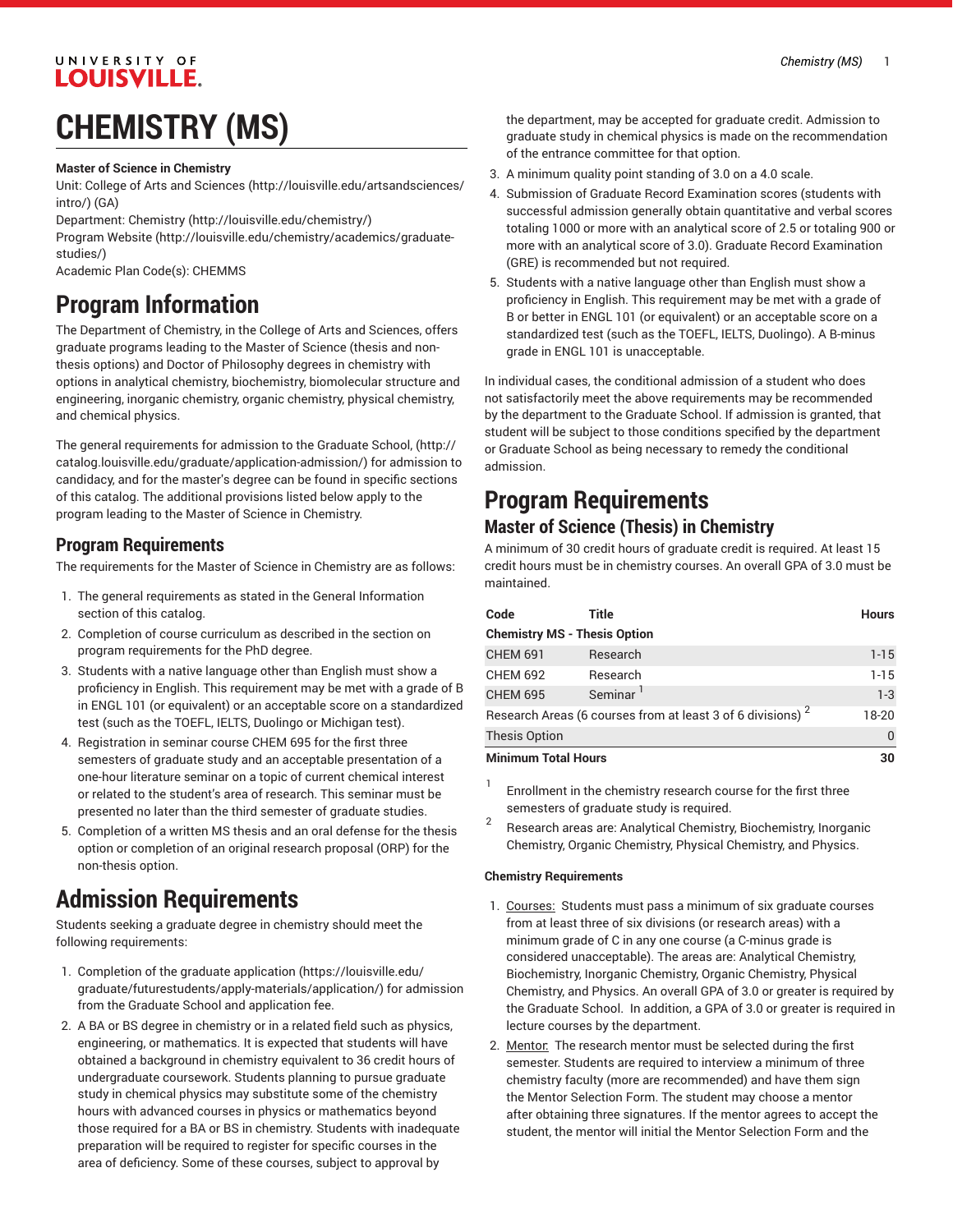#### UNIVERSITY OF LOUISVILLE.

student should submit it for final approval by the department Director of Graduate Studies.

- 3. Research: Research credit will be taken through courses CHEM 691 and CHEM 692 with the graduate mentor listed as the instructor.
- 4. Seminar: Enrollment in the chemistry research course CHEM 695 for the first three semesters of graduate study is required. The student must present a literature seminar related to their research or on a topic of current chemical interest in the second or third semester of his/her program (excluding summer).
- 5. Thesis Committee: The student will select his/her Thesis Committee in consultation with the research mentor during the first three semesters of study. The committee consists of the research mentor, a chemistry faculty in the same division, a chemistry faculty in a different division and a faculty member from a different department. Students must have each committee member sign the Thesis Committee Form and submit it the chemistry office.
- 6. Publication: Scientific publication is an important element of graduate education and research. Therefore, it is normally expected that a manuscript based on the student's research would have been submitted to a peer-reviewed journal by the time of his/her thesis defense. The student's contribution must be significant to both the scientific content and the manuscript drafting.
- 7. Thesis: A written thesis describing the research program is submitted a minimum of seven days before the defense. The defense consists of a seminar open to the public on the thesis project followed by an oral examination with the Thesis Committee.

#### **Master of Science (Non-Thesis) in Chemistry**

A minimum total 30 credit hours of graduate credit is required. At least 15 credit hours must be in chemistry courses. An overall GPA of 3.0 must be maintained.

| Code                                                      | Title    | <b>Hours</b> |  |  |
|-----------------------------------------------------------|----------|--------------|--|--|
| <b>Chemistry MS - Non-Thesis Option</b>                   |          |              |  |  |
| <b>CHEM 691</b>                                           | Research | $1 - 15$     |  |  |
| <b>CHEM 692</b>                                           | Research | $1 - 15$     |  |  |
| <b>CHEM 695</b>                                           | Seminar  | $1 - 3$      |  |  |
| Research Areas (6 courses from at least 3 of 6 divisions) | 18-20    |              |  |  |
| <b>Non-Thesis Option</b>                                  |          |              |  |  |
| <b>Minimum Total Hours</b>                                | 30       |              |  |  |

1 Enrollment in the chemistry research course for the first three semesters of graduate study is required.

2 Research areas are: Analytical Chemistry, Biochemistry, Inorganic Chemistry, Organic Chemistry, Physical Chemistry, and Physics.

**Note:** Students in the PhD program will be awarded an MS degree (nonthesis) after successful completion of the Original Research Proposal and other previous requirements.

#### **Chemistry Requirements**

1. Courses: Students must pass a minimum of six graduate courses from at least three of six divisions (or research areas) with a minimum grade of C in any one course (a C-minus grade is considered unacceptable). The areas are: Analytical Chemistry, Biochemistry, Inorganic Chemistry, Organic Chemistry, Physical Chemistry, and Physics. An overall GPA of 3.0 or greater is required by the Graduate School. In addition, a GPA of 3.0 or greater is required in lecture courses by the department.

- 2. Language: Students with a native language other than English must show a proficiency in English. This requirement may be met with a grade of B in ENGL 101 (or equivalent) or an acceptable score on a standardized test (such as the TOEFL or "Michigan test"). A B-minus inENGL 101 is considered unacceptable.
- 3. Mentor: The research mentor must be selected during the first semester. Students are required to interview a minimum of three chemistry faculty (more are recommended) and have them sign the Mentor Selection Form. The student may choose a mentor after obtaining three signatures. If the mentor agrees to accept the student, the mentor will initial the Mentor Selection Form and the student should submit it for final approval by the department Director of Graduate Studies.
- 4. Research: Research credit will be taken through courses CHEM 691 and CHEM 692 with the graduate mentor listed as the instructor.
- 5. Research Proposal: The research proposal serves as the capstone project for the non-thesis MS degree. Students must develop, explain, and defend a research proposal. The proposal can be based on recent literature or the student's research project (if applicable). The student's mentor from the chemistry graduate faculty should oversee the proposal committee. The committee consists of the mentor plus two additional chemistry faculty selected by the student in consultation with the mentor.

#### **Chemistry Courses**

| Code                         | Title                                                | <b>Hours</b> |  |  |
|------------------------------|------------------------------------------------------|--------------|--|--|
| <b>Analytical Division</b>   |                                                      |              |  |  |
| <b>CHEM 620</b>              | <b>Optical Spectrochemical Methods of Analysis</b>   | 3            |  |  |
| <b>CHEM 621</b>              | <b>Electroanalytical Chemistry</b>                   | 3            |  |  |
| <b>CHEM 622</b>              | <b>Analytical Separations</b>                        | 3            |  |  |
| <b>CHEM 625</b>              | <b>Advanced Analytical Chemistry</b>                 | 3            |  |  |
| <b>CHEM 626</b>              | Special Topics in Analytical Chemistry               | $1-3$        |  |  |
| <b>CHEM 628</b>              | Special Topics in Synthesis and Analysis             | 1            |  |  |
| <b>CHEM 630</b>              | <b>Advanced Topics in Chemical Analysis</b>          | $\mathbf{1}$ |  |  |
| <b>Biochemistry Division</b> |                                                      |              |  |  |
| <b>CHEM 645</b>              | <b>Advanced Biochemistry I</b>                       | 4            |  |  |
| <b>CHEM 647</b>              | <b>Advanced Biochemistry II</b>                      | 4            |  |  |
| <b>CHEM 648</b>              | Systems Biochemistry: Principles and Practices       | 3            |  |  |
| <b>CHEM 681</b>              | Modern Biochemistry I                                | 3            |  |  |
| <b>CHEM 682</b>              | Modern Biochemistry II                               | 3            |  |  |
| <b>CHEM 684</b>              | <b>Biophysical Chemistry</b>                         | 3            |  |  |
| <b>CHEM 685</b>              | <b>Special Topics in Biochemistry</b>                | $1-3$        |  |  |
| <b>Inorganic Division</b>    |                                                      |              |  |  |
| <b>CHEM 550</b>              | Group Theory and its Chemical Applications           | 3            |  |  |
| <b>CHEM 653</b>              | Main Group Chemistry                                 | 3            |  |  |
| <b>CHEM 654</b>              | <b>Advanced Coordination Chemistry</b>               | 3            |  |  |
| <b>CHEM 655</b>              | Special Topics in Inorganic Chemistry                | $1-3$        |  |  |
| <b>CHEM 656</b>              | Special Topics in Inorganic Chemistry                | $1-3$        |  |  |
| <b>CHEM 659</b>              | <b>Materials Chemistry and Methods</b>               | 3            |  |  |
| <b>Organic Division</b>      |                                                      |              |  |  |
| <b>CHEM 557</b>              | Bio-Organic Phenomena                                | 3            |  |  |
| <b>CHEM 670</b>              | Chemistry of Heterocyclic Compounds and<br>Alkaloids | 3            |  |  |
|                              |                                                      |              |  |  |